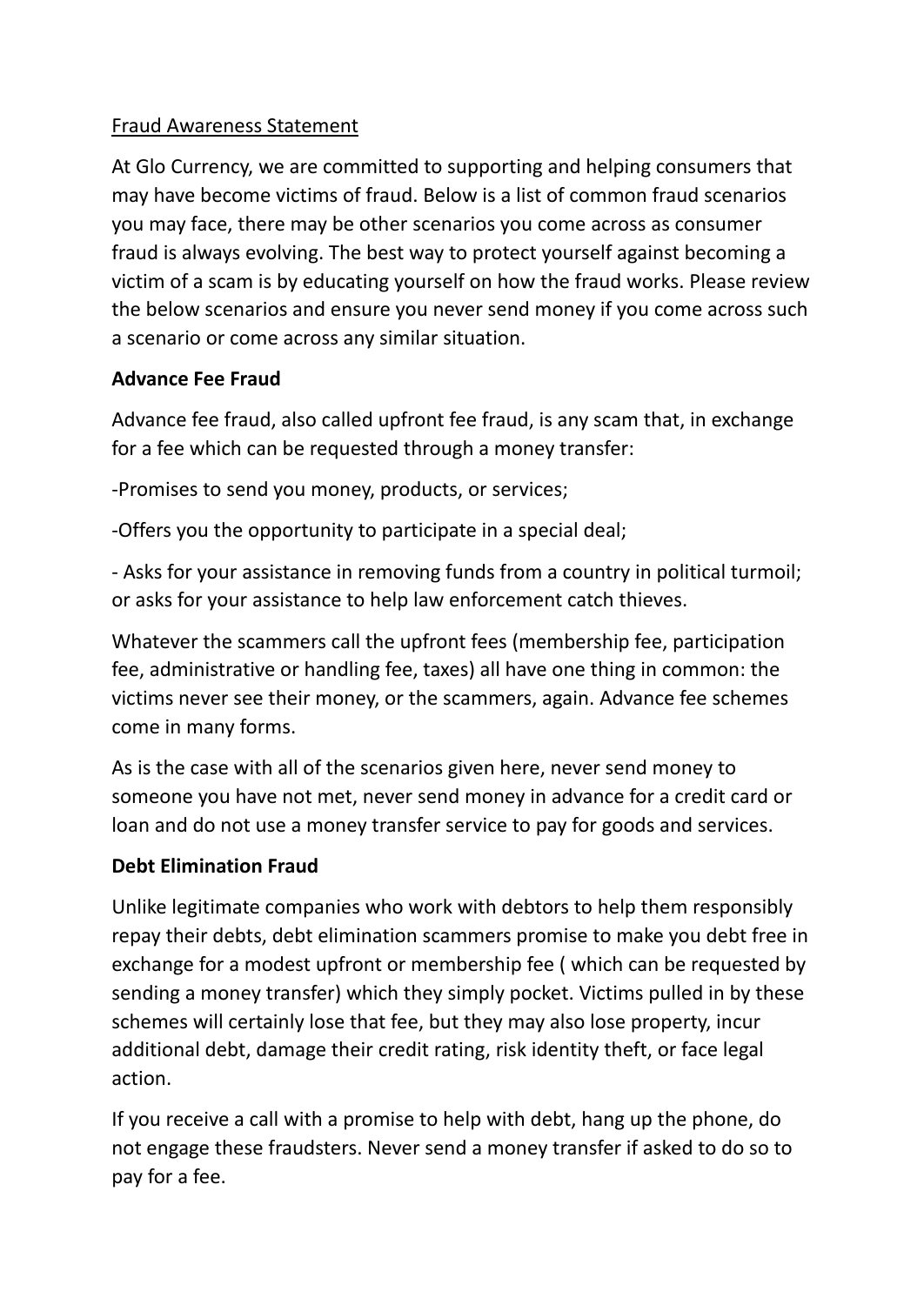# **Phishing**

Fraudsters are always looking for ways to get your personal or financial information. When they use the Internet to do that, it's called phishing. These scam artists send email or pop-up messages that might alert you to a problem with your account or state that you have a refund waiting. Some of these messages appear to come from legitimate companies.

Do not respond to or open any such messages. Always use a strong password on your email and social media accounts. Never give control of your pc to anyone. If you suspect that a virus or malware has been installed on your pc, contact a professional.

## **Identity theft**

Identity theft occurs when criminals access enough personal information about an individual to commit fraud. They use various techniques to steal these details, from outright theft and social engineering to harvesting data through cybercrime. With this information, criminals can impersonate the victim in order to access bank accounts, fraudulently claim benefits or obtain genuine documents in the victim's name. Criminals are increasingly stealing identity data online, for example persuading individuals to disclose personal details and passwords through 'phishing' emails, and then trading the data.

Always use a strong password on your email and social media accounts. Never give control of your pc to anyone. If you suspect that a virus or malware has been installed on your pc, contact a professional. Do not engage with the fraudster and do not send money using a money transfer service.

## **Lottery & Unexpected Prize Scam**

Lottery, sweepstake or prize draw fraud happens after fraudsters contact you to tell you you've won a large sum of money in an international lottery, sweepstake or other prize draw, or that you have won a prize such as a holiday or laptop.

The fraudster will contact the victim via mail, telephone, email, text message. A fee is requested by the scammer to release the funds/prize. They will often claim that the fees are for insurance costs, government taxes, bank fees or courier charges. The scammers make money by continually collecting these fees and stalling the payment of winnings. In order to avoid victims from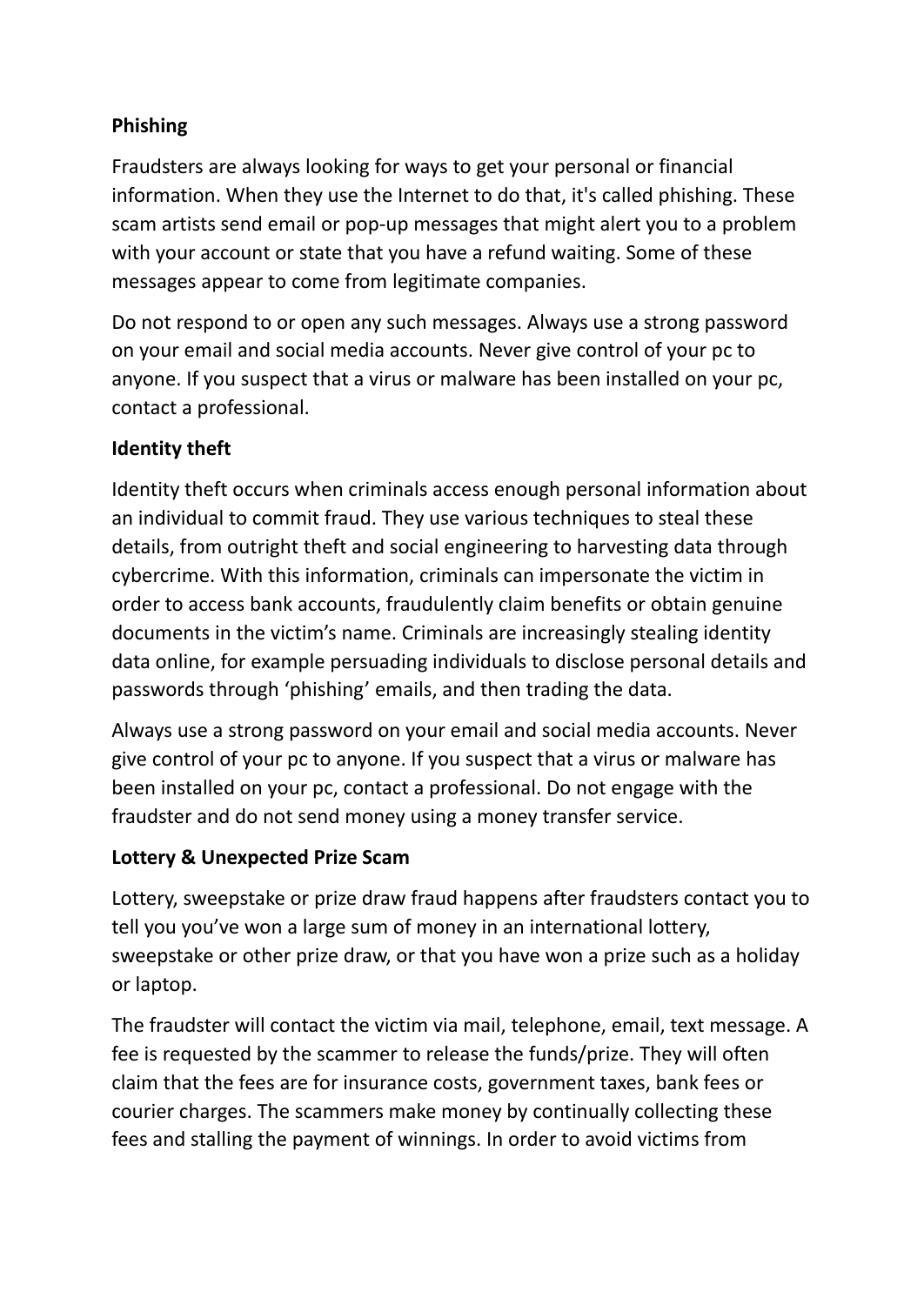further looking in to this or asking someone about the scam, fraudsters will urge the victim to keep the information confidential and to respond quickly.

Never provide your personal information in such a scenario, ask yourself how can you have won a lottery if you have never bought the lottery?, Do not send money to someone you have not met.

#### **Romance Scams**

Romance scams involve people being duped into sending money to criminals who go to great lengths to gain their trust and convince them that they are in a genuine relationship. They use language to manipulate, persuade and exploit so that requests for money do not raise alarm bells. These requests might be highly emotive, such as criminals claiming they need money for emergency medical care, or to pay for transport costs to visit the victim if they are overseas. Scammers will often build a relationship with their victims over time.

Common signs to look out for: the relationship progresses too quickly, the other person is not willing to meet, the other person wishes to communicate through personal email and not through a dating site, the other person claims to be in the military, the photos sent look too good to be true, the other person is based in another country, requests to send money through a money transfer for an emergency or to visit which never materialise. Do not send money to someone you have not met.

# **Rental Fraud**

Rental fraud happens when would-be tenants are tricked into paying an upfront fee to rent a property. In reality, the property does not exist, has already been rented out, or has been rented to multiple victims at the same time. The victim loses the upfront fee they have paid and is not able to rent the property they thought they had secured with the payment. Rental fraudsters often target students looking for university accommodation. Rental fraud is a type of advance fee fraud.

Ask yourself, does the property appear to be too good in relation to the price being asked? The scammer will usually claim to be in another country and will ask for a deposit to be sent via a money transfer company. Do not send money to someone you have not met.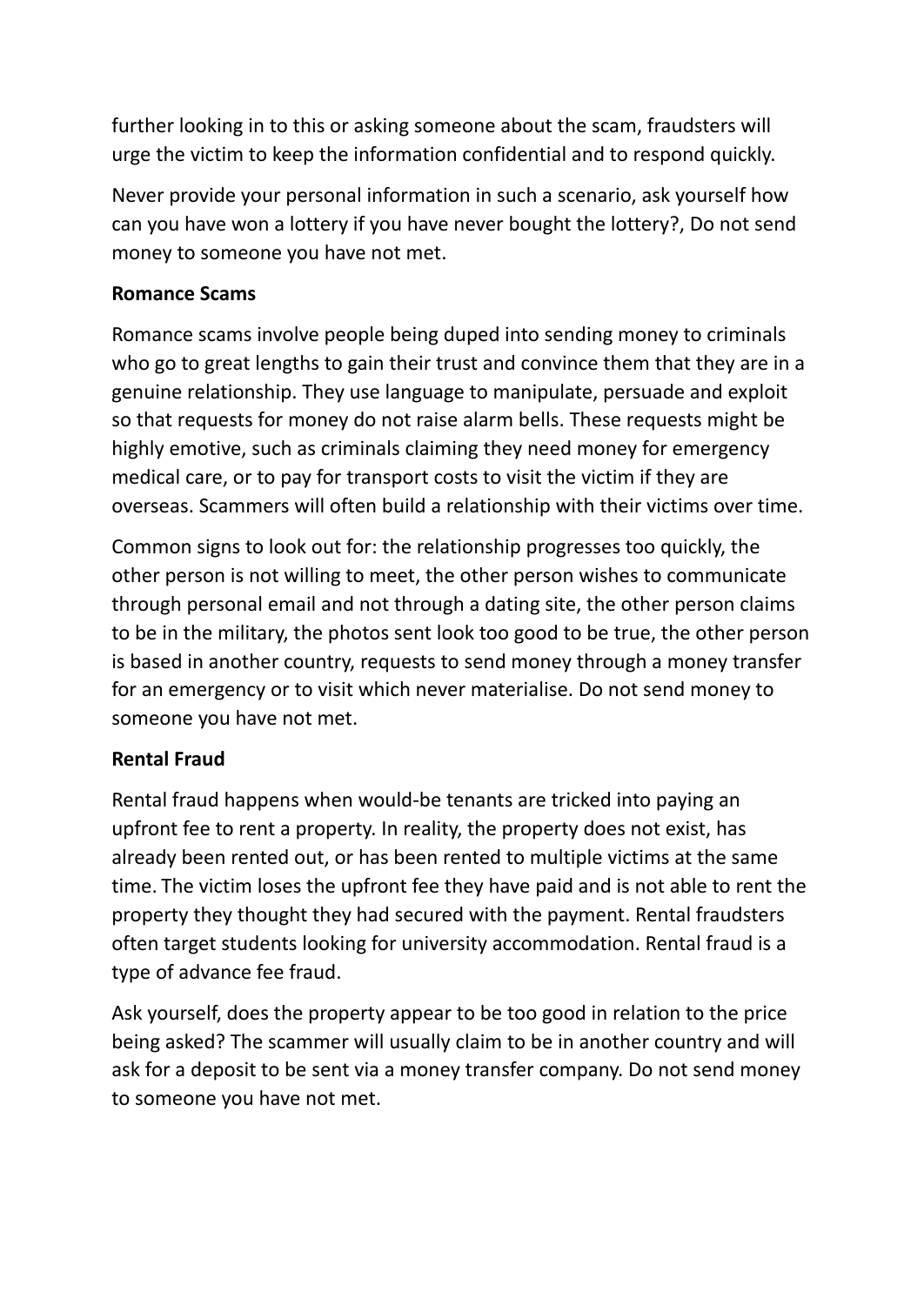#### **Emergency Scam**

Emergency scams usually target parents, grandparents or other family members. Someone calls or sends a message claiming to be a child or grandchild in trouble or the friend of a family member who is in trouble and urges the victim to wire or send money immediately to help with an emergency. The caller will often claim to be embarrassed by what has happened and will ask the victim to keep the assistance secret from other family members.

Always call or text the family member having the issue to check if they are really in trouble. Do not be pressurised by the scammer. The scammer may hand the phone to what the scammer claims is the police, this may all be part of the act.

#### **Grandparent Scam**

Grandparent scams (also called grandchild scams) are common scams that target seniors and is a type of emergency scam. These scams usually involve a phone call or email from someone who pretends to be your grandchild. Acting as your grandchild, the scammer claims to be in trouble and asks for your help. The scammer may try to convince you that your grandchild was in a car accident or has been arrested. You may be asked to wire money or send money right away, without telling anyone.

Always call or text the grand-child having the issue to check if they are really in trouble. Do not be pressurised by the scammer. The scammer may hand the phone to what the scammer claims is the police, this may all be part of the act.

#### **Anti-Virus Company Fraud**

There are different variants of this scam. One type is Internet users could be targeted by fake call centres and pop-up adverts tricking them into downloading and paying for fake anti-virus (AV) protection, which is actually malicious software. Another type is where tech support scammers are pretending to be from Microsoft, McAfee, and Norton to target users with fake antivirus billing renewals in a large-scale email campaign. Another variant is being contacted by a re-known company that claims that there is a virus on your pc which they need to remove for which there is a small fee. In reality, there is no virus on the PC.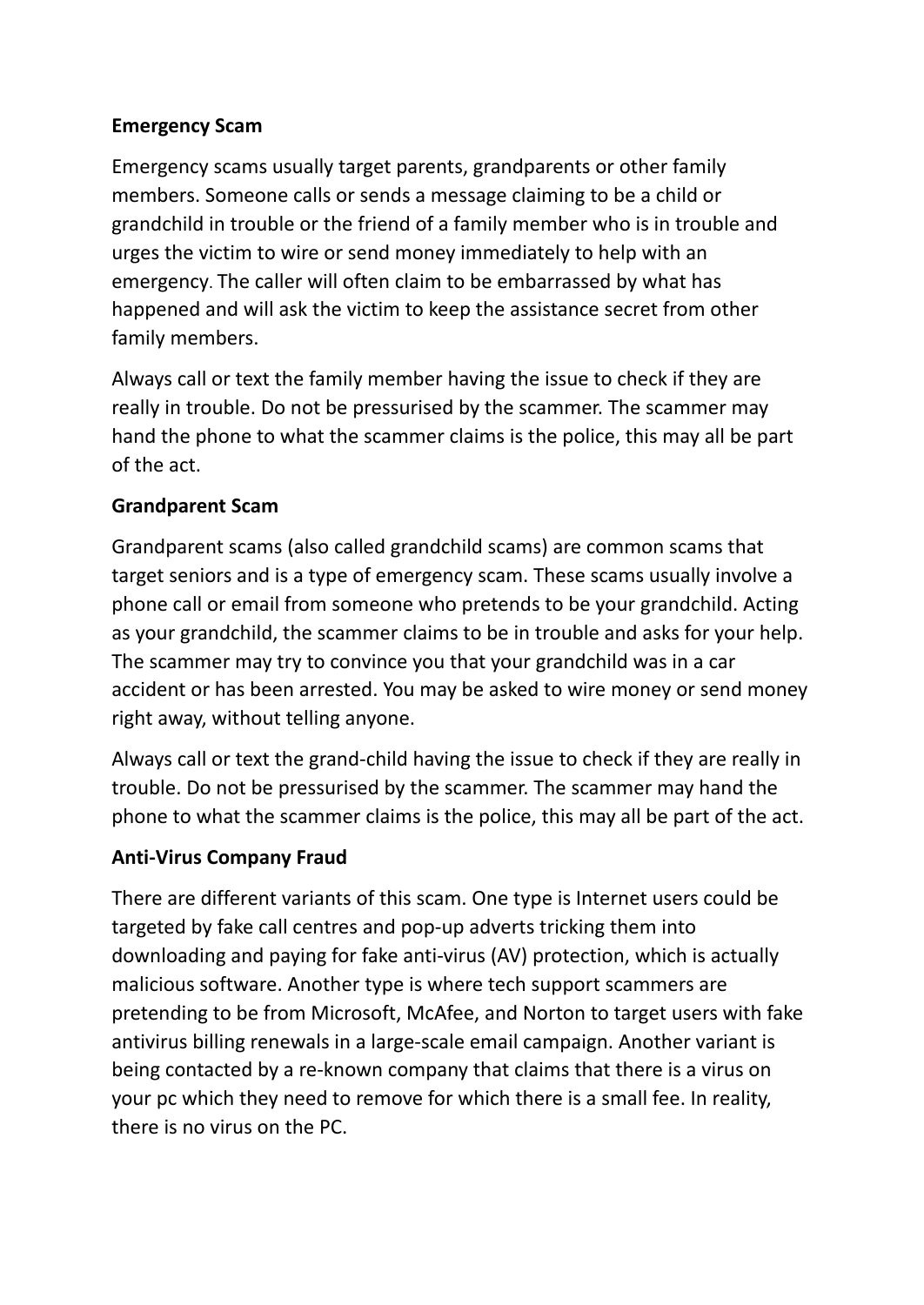Do not give any details to anyone claiming to be calling from a company and is looking to help you. Do not let them access your PC. If you receive an email, delete the email and do not click on any links in the email.

## **Recruitment Scam**

Employment fraud happens when a fraudster claims to be a recruitment agent, hiring you for a job – which can be in a foreign country - that doesn't exist. You place your CV or personal details on internet job sites so that potential employers can see them and, hopefully, offer you a job. Once you have received the job offer, they agency will tell you that there are various fees that you have to pay which can include admin fees, deposit on accommodation etc. Bank account details may also be requested for salary payments but they are instead used to steal money from the account. In reality, there is no job and any fees paid go straight to the fraudsters.

Fraudulent cheques may also be sent which will bounce when banked, this is explained in more detail in the next section.

Ask yourself, is the offer too good to be true? Do not send money to someone you have not met. Do not send money for a cheque deposited in your account, this can take weeks to clear.

## **Fraudulent Cheque Scam & Overpayment Cheque Scam**

As part of a scam, victims are frequently issued a cheque and instructed to deposit it and utilise the cash for various expenses (cheque could have been sent for services provided). The cheque is a forgery (counterfeit), and the victim is liable for any monies spent with it. A deposited cheque can take several weeks to clear and funds from it should not be used until this time period has passed. The cheque may also be for a service or for a product with the amount greater than what is required, the fraudster will request for the cheque to be banked with the access sent back to the fraudster. By the time the bank has identified the cheque as fraudulent, the victim would have already sent the money and the victim would be liable to the bank for the funds. This is also linked to the next type of fraud.

## **Mystery Shopper Scams**

The victim is contacted via an employment website, or the victim answers to an advertisement for a job opportunity to review a money transfer service. The fraudster frequently sends the victim a check to deposit and advises them to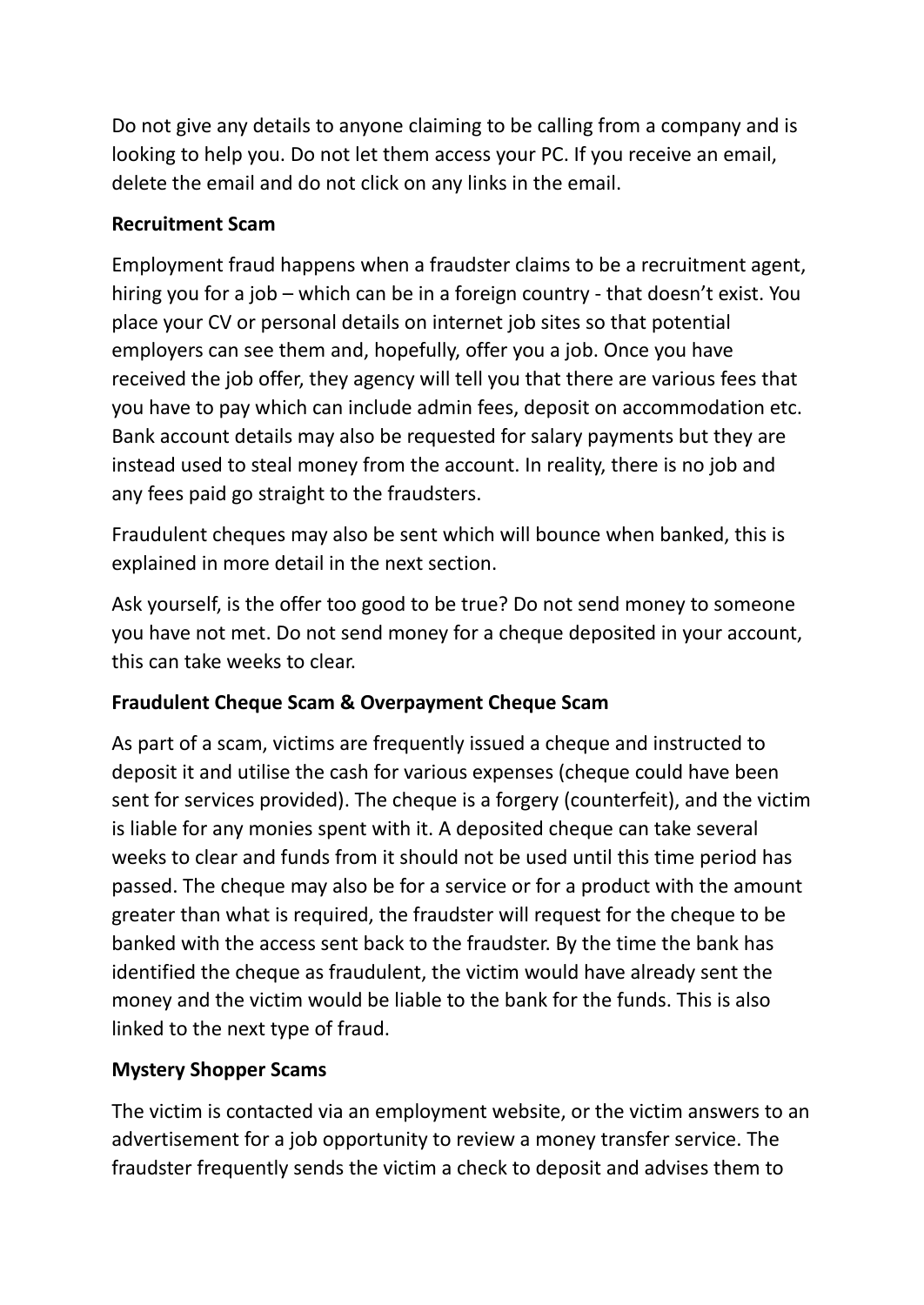send a money transfer, keeping a portion of the check as payment. The victim pays the money, the fraudster receives it, and when the check bounces, the victim is held liable for the entire sum.

# **Charity Scam**

This refers to requests for charity for a charity that is non-existent. The request can be made via email or over the phone and the request will be made to use a money transfer company to send the money. Genuine charities do not request money to be sent using a money transfer company.

## **Tax Scam**

The victim is contacted by a fraudster claiming to be a government official and demands immediate payment for outstanding taxes. A government official would never contact you to demand payment, demands for taxes are always made in writing.

## **Extortion and Sextortion**

Scammers use threats of death, arrest, or other forms of coercion to get money, property, or services from a victim that they allegedly owe and threaten them if they do not agree. Sextortion scams are a type of phishing attack whereby people are coerced to pay a ransom because they have been threatened with sharing video of themselves visiting adult websites.

## **Visa & Immigration Scams**

Immigration fraud is generally defined as individuals and companies who target vulnerable immigrants by providing unauthorized and fraudulent immigration services. The victim could receive a call from a fraudster claiming that he is an immigration officer, demanding payment to fix an immigration issue and threatening deportation or imprisonment is payment is not made. The fraudster could also claim that he can help with visa issues or claim to be an immigration lawyer and demands payment.

## **Internet Purchase Scams**

Money is sent by the victim to purchase good purchased online but the goods never arrive. Never send money using a money transfer service for goods or services purchased online.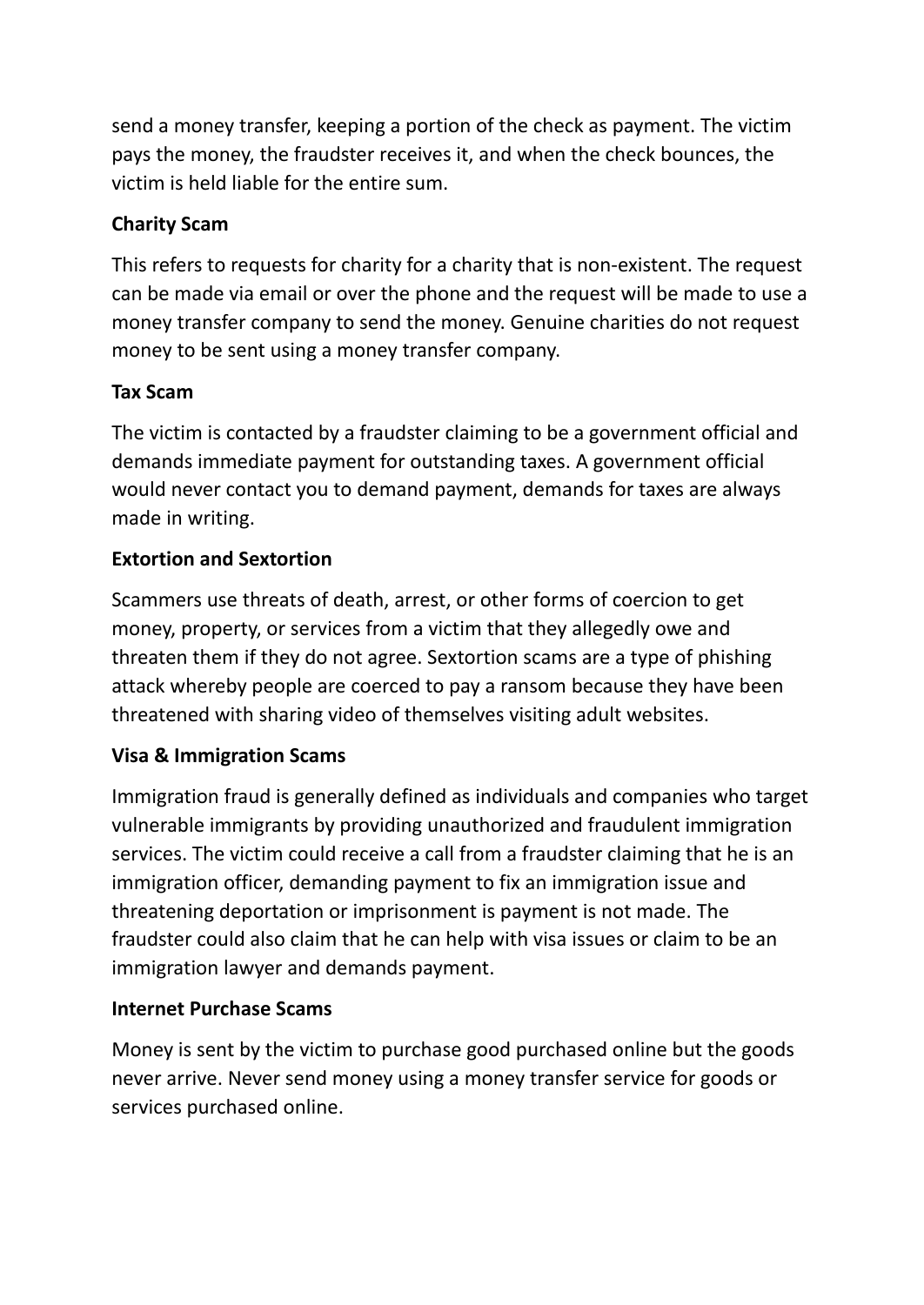## **Flipping Money Scam**

The scam starts when people contact, or are contacted by, people pretending to run investment schemes who say they can turn hundreds of pounds into thousands by trading on the stock market or by buying and trading foreign currency. Scammers are asking users for an initial investment of a few hundred pounds and claim that they will receive several times that back in just a few days with the traders taking a small commission. After a few days the victim is informed that there is an issue with returning the profits and more money needs to be sent to return the profits. The victim will never receive and profits and will have lost the investment.

Never entertain individuals that call your out of the blue that are asking you for money. Never send money using a money transfer company.

#### **Military Service Personnel Fraud**

This can be linked to a number of different types of fraud where the fraudster pretends to be a military official and tricks individuals to send money.

#### **Social Media Scams**

A cyber criminal gains access to your social media account which allows them to use the personal information they can found on the victim in the social media accounts to make requests for money from friends or family members that are connected to the social media account. Social media scams can also involve fake friends that connect socially and make requests for money, free app downloads where personal information is requested, online questionnaires requesting personal information, shortened URL links which do not show the full web address which can install malware on the system.

Always use a strong password on your social media accounts, do not accept friend requests from someone you have not met and do not entertain any requests to download apps, click on links or requests for personal information.

#### **SMS Scam**

Texts that request clicking on a link should be avoided as they may take you to a fraudulent site or make requests for personal information.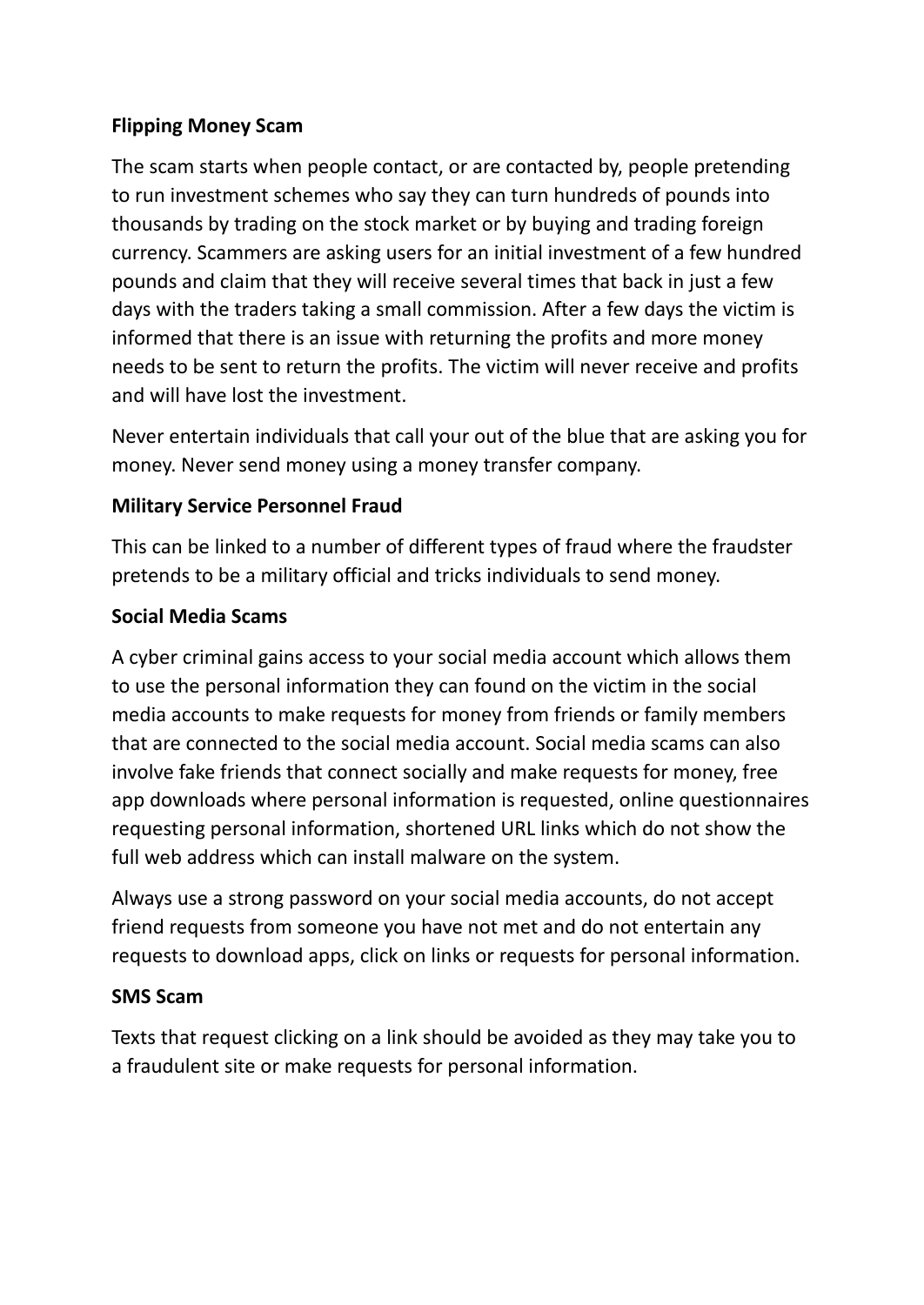#### **Tips To Avoid Becoming a Victim of a Scam**

**Never send money to someone you have not met**

**Do not send money to someone you have not met for an internet purchase, lottery wins, charity payment, loan offer, job offer, property deposit, police or government official.**

**If contacted by a relative for an emergency, always call or text the relative**

**Never give out your transaction reference number or transaction details to anybody outside the intended receiver.**

**Never send money to someone who is asking you to pay using a money transfer service**

**Never give out your personal details in response to a request you did not expect**

**If you have been contacted in relation to a lottery or prize win, ask yourself how you could have won if you did not enter?**

**Think logically**

**Resist the pressure to act immediately**

**Stop and talk to someone you trust**

**Block unwanted calls and texts**

**Ask yourself, Is the offer too good to be true? If it is, then it probably is.**

**Create strong passwords for emails and social media**

**If you receive an email for personal information, consider them suspicious**

**Use a strong anti-virus software for your pc and laptop**

**Avoid using your mobile in public wifi hotspots**

**Only buy from trusted sources**

**Only download files and software from trusted sources**

**Do not use a money transfer service to pay for goods and services.**

**Remember that cheques take weeks to clear**